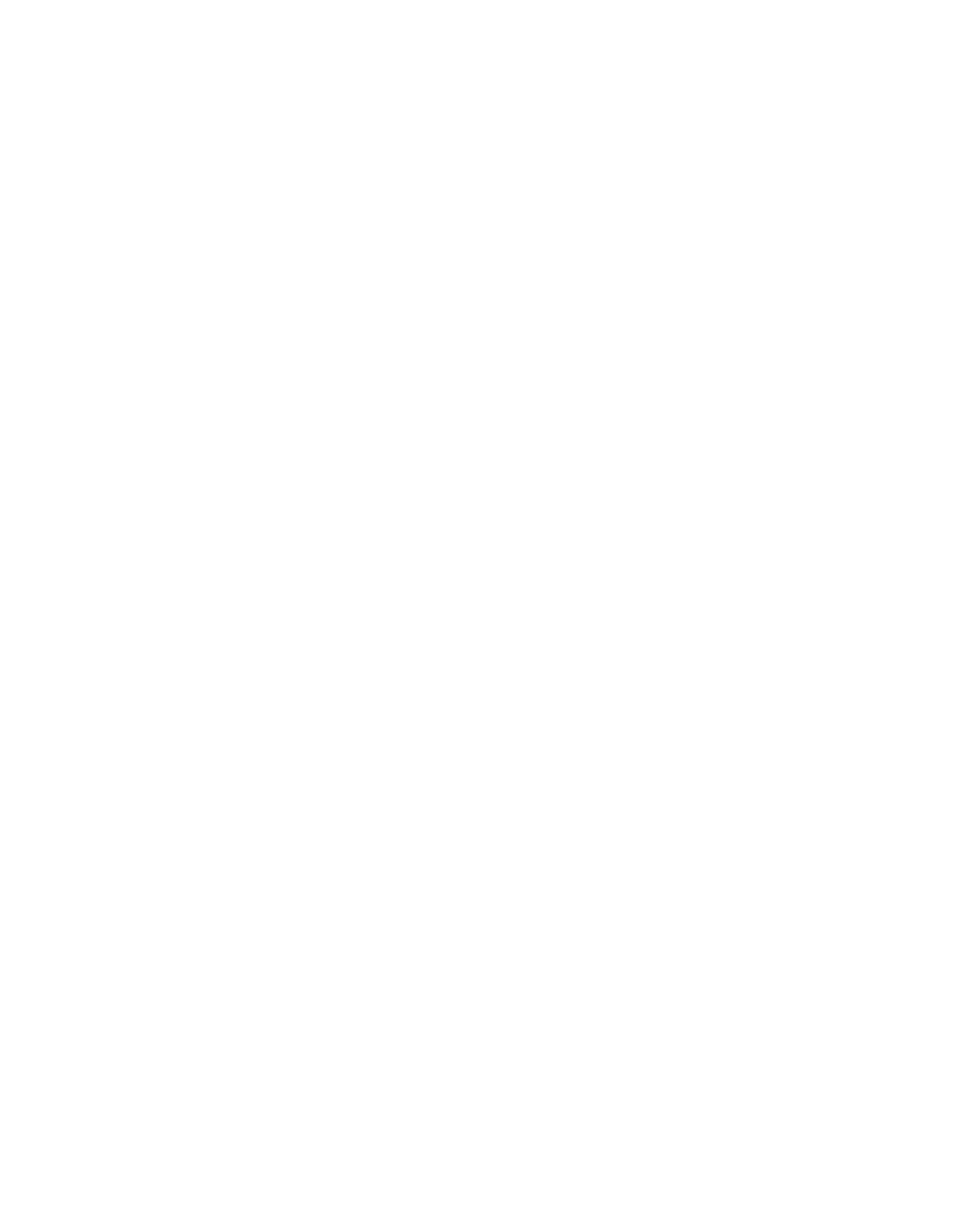### **BURKE, Justice.**

[¶1] Appellant, Tony Serna, was charged with one count of felony property destruction. Pursuant to a plea agreement, he pled no contest to the charge. In accordance with the plea agreement, Mr. Serna received "first offender treatment" pursuant to Wyo. Stat. Ann. § 7-13-301 (LexisNexis 2011), and was placed on supervised probation for five years. He challenges that order in this appeal. We conclude that this appeal must be dismissed.

### *ISSUES*

- [¶2] We quote the issues as they are stated in Mr. Serna's brief:
	- 1. The district court being in error, described as "Plain Error" in W.R.A.P. 9.05; and
	- 2. Supplemental evidence which may be taken by the reviewing court in cases involving fraud, or involving misconduct of some person engaged in the administration of the law affecting the decision, as described in W.R.A.P. 12.08; and
	- 3. Additional material evidence according to W.R.A.P. 12.08. In all cases other than contested cases, additional material evidence may be presented to the reviewing court.

According to the State, the issues are these:

I. When a brief fails to present a valid contention supported by cogent argument or pertinent authority, this Court has consistently refused to consider the appeal. Serna's brief does not contain a cogent argument supported by pertinent authority that would allow this Court to discern the nature of the issues. Should this Court entertain this appeal?

II. The entry of a no contest plea prohibits appellate review of most defenses, including arguments that a defendant's rights were violated prior to the entry of the plea. Serna entered a plea and received his bargained-for first offender disposition. Although less than clear, Serna appears to argue that his actions were justified due to a wide-ranging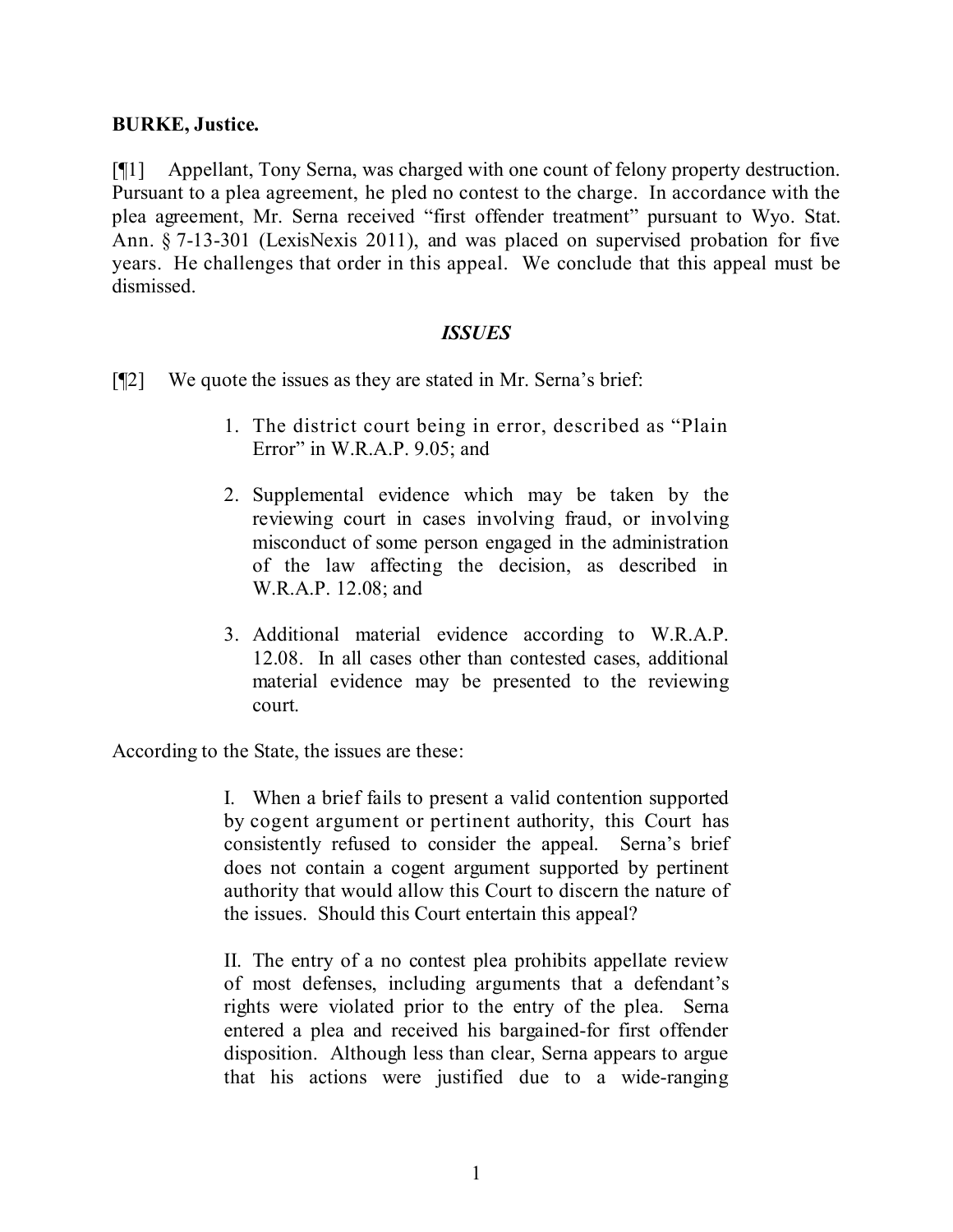conspiracy against him. Should this Court entertain his appeal?

# *FACTS*

[¶3] Mr. Serna was charged with one count of felony property destruction in violation of Wyo. Stat. Ann. § 6-3-201(a) and (b)(iii). The State alleged that he vandalized a vehicle, causing an estimated \$1,900 in damage to the driver's side doors. Mr. Serna was initially found incompetent to stand trial, and the circuit court suspended the proceedings and ordered Mr. Serna's commitment to the State Hospital. After Mr. Serna had been in treatment for three months, the circuit court determined that Mr. Serna had become competent, and bound him over to the district court.

[¶4] Prior to trial, Mr. Serna and the State entered into a plea agreement. The agreement provided, among other things, that Mr. Serna would plead guilty to the charge of felony property destruction. In exchange, the State agreed to recommend, pursuant to Wyo. Stat. Ann. § 7-13-301, that the district court not enter a judgment of guilt, defer further proceedings, and place Mr. Serna on probation for a term of five years.

[¶5] Mr. Serna subsequently entered a no contest plea<sup>1</sup> and the State made the agreedupon recommendation. The district court accepted, but did not enter, the plea and, as contemplated by the plea agreement, deferred judgment and sentencing, and entered an order placing Mr. Serna on supervised probation for five years. 2

[¶6] Mr. Serna filed this appeal challenging the district court's decision. Although Mr. Serna was represented by counsel in the proceedings before the circuit and district courts, defense counsel was released after the deferral order was issued. Mr. Serna is acting *pro se* in this appeal.

# *DISCUSSION*

[¶7] The State's first issue is dispositive. It contends that we should dismiss this appeal

<sup>&</sup>lt;sup>1</sup> Although the plea agreement specified that Mr. Serna would enter a guilty plea, the State consented to entry of the no contest plea.

<sup>&</sup>lt;sup>2</sup> Pursuant to Wyo. Stat. Ann.  $\S$  7-13-301(b):

If the court finds the person has fulfilled the terms of probation and that his rehabilitation has been attained to the satisfaction of the court, the court may at the end of five (5) years, or at any time after the expiration of one (1) year from the date of the original probation, discharge the person and dismiss the proceedings against him.